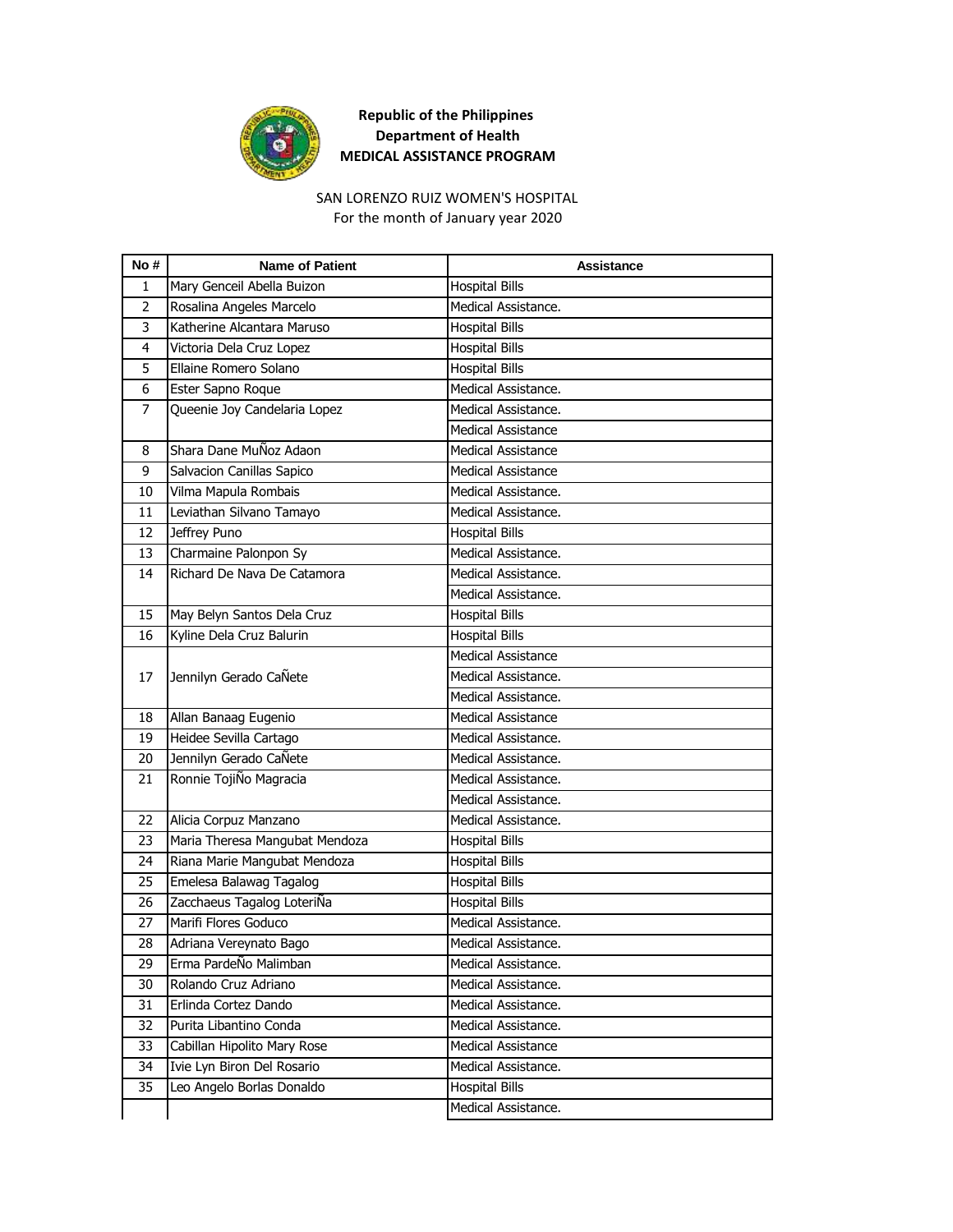| 36 | Ricardo Lazaro Barazon          | Medical Assistance.       |
|----|---------------------------------|---------------------------|
|    |                                 | Medicines                 |
| 37 | Salvacion Rabago ApeliÑa        | Medical Assistance.       |
| 38 | Angelika Santos Javier          | Medical Assistance.       |
| 39 | Lucia Bonus Gantan              | <b>Medical Assistance</b> |
| 40 | Romeo Albao Enopia              | Medical Assistance        |
|    |                                 | Medical Assistance.       |
| 41 | Gloria Andres Soriano           | Medical Assistance.       |
|    |                                 | Medical Assistance.       |
| 42 | Jayson Nugoy Gabuyo             | <b>Medical Assistance</b> |
| 43 | Virginia Buenaobra Espiritu     | Medical Assistance.       |
| 44 | Judy Ann CapariÑo Santos        | Medical Assistance        |
| 45 | Merlita CaÑon Librano           | <b>Hospital Bills</b>     |
| 46 | Diana Grace Jayme Narbonita     | <b>Hospital Bills</b>     |
| 47 | Mavigin Pitallano Felomino      | <b>Hospital Bills</b>     |
| 48 | Ana Clarisse Mansanillo Serrano | <b>Hospital Bills</b>     |
| 49 | Jayson Cerbito Agcalis          | <b>Medical Assistance</b> |
|    |                                 | Medical Assistance        |
| 50 | Maritess ValdopeÑa Legaspi      | Medical Assistance.       |
| 51 | Virginia Oriol Jose             | Medical Assistance        |
| 52 | Mario Agorin Pascual            | Medical Assistance.       |
| 53 | Camella Cruz Buensuceso         | Medical Assistance        |
|    |                                 | <b>Medical Assistance</b> |
| 54 | Ruby Joy Metran Muylon          | <b>Medical Assistance</b> |
| 55 | Jersvin Maraggay Gregorio       | <b>Hospital Bills</b>     |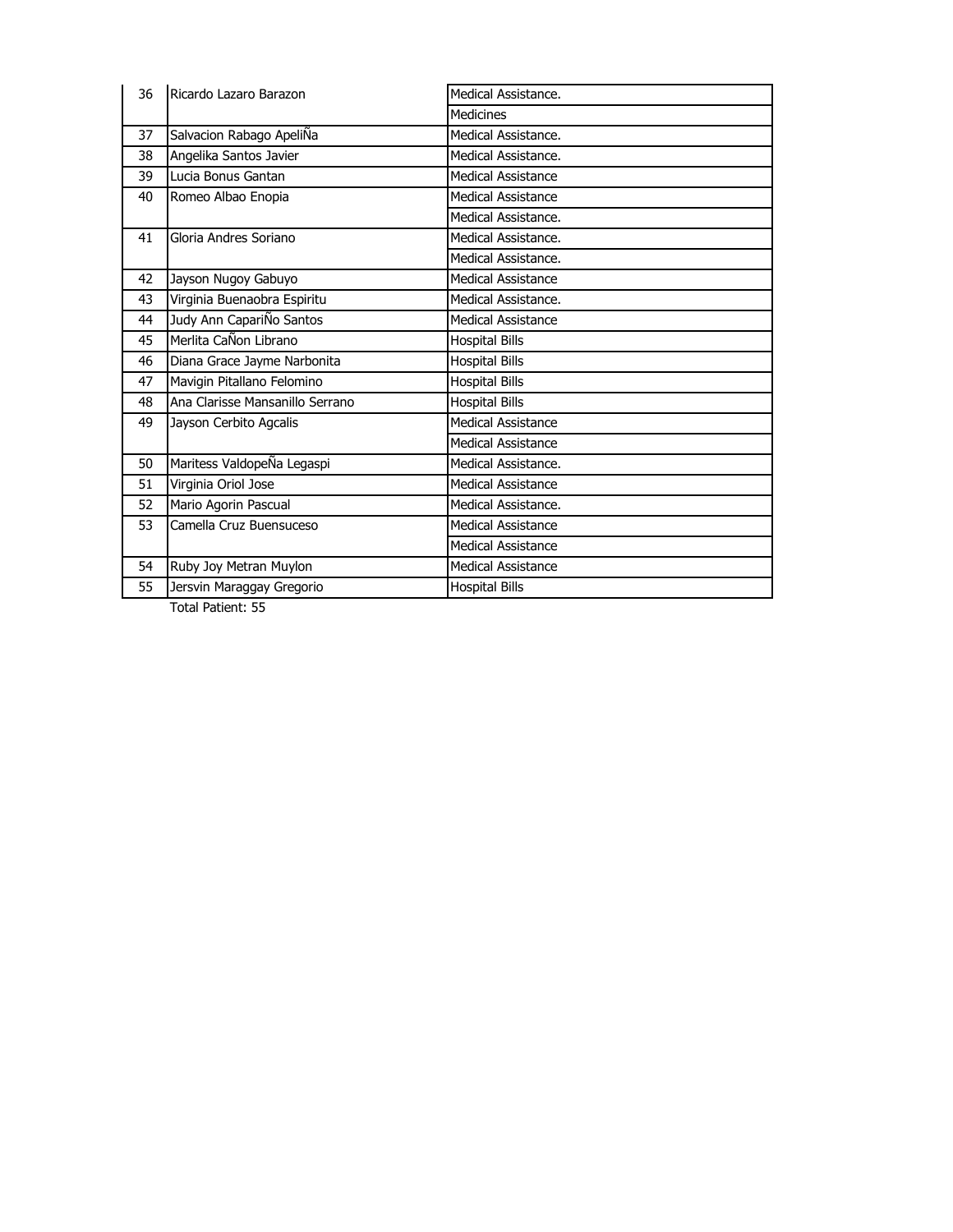

For the month of February year 2020 SAN LORENZO RUIZ WOMEN'S HOSPITAL

| No # | <b>Name of Patient</b> | Assistance      |
|------|------------------------|-----------------|
|      | IBernadeth Dela Cruz   | Hospital bills. |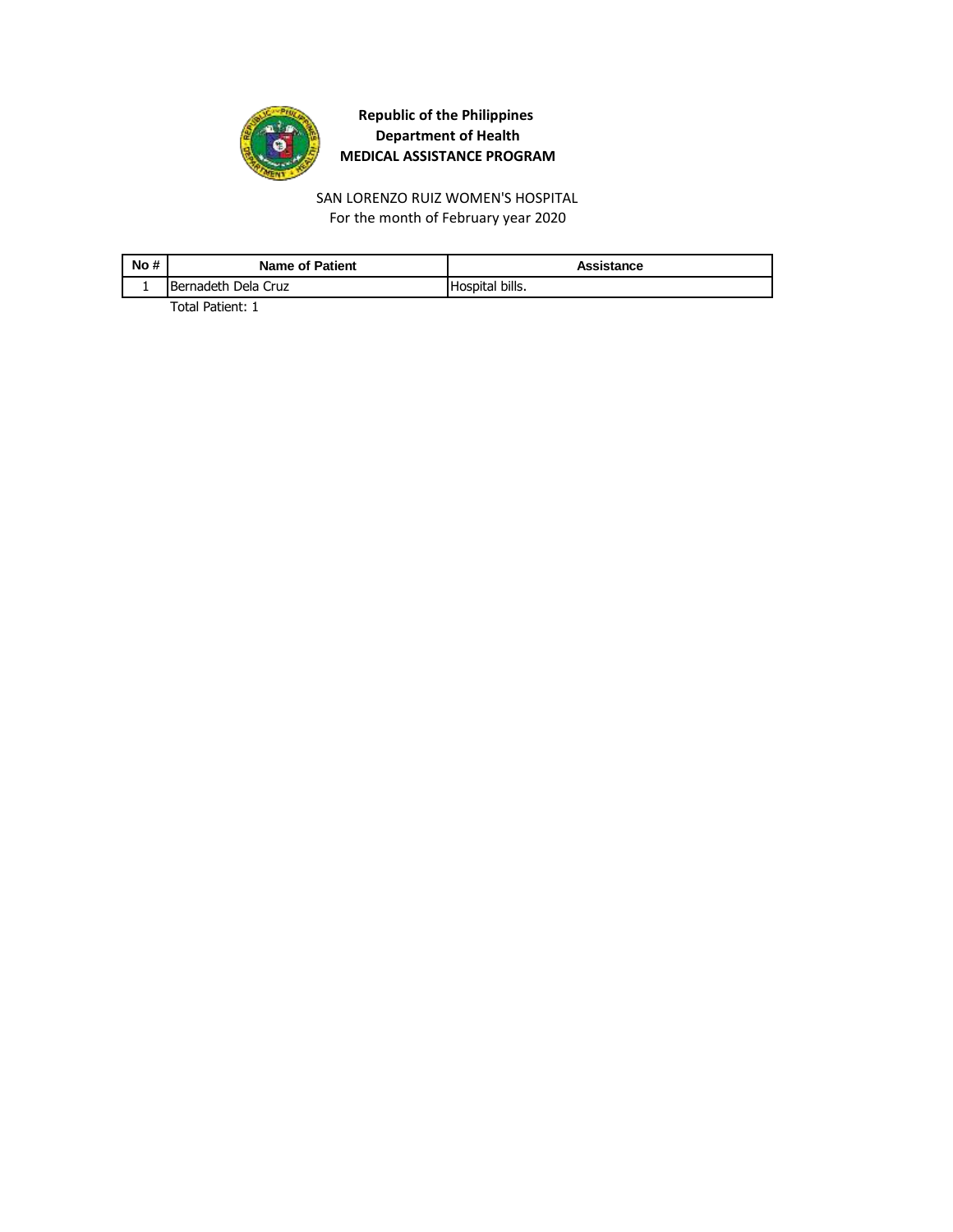

For the month of March year 2020 SAN LORENZO RUIZ WOMEN'S HOSPITAL

| No# | <b>Name of Patient</b> | Assistance |
|-----|------------------------|------------|
|     | Biazon<br>Amalia       | UTZ        |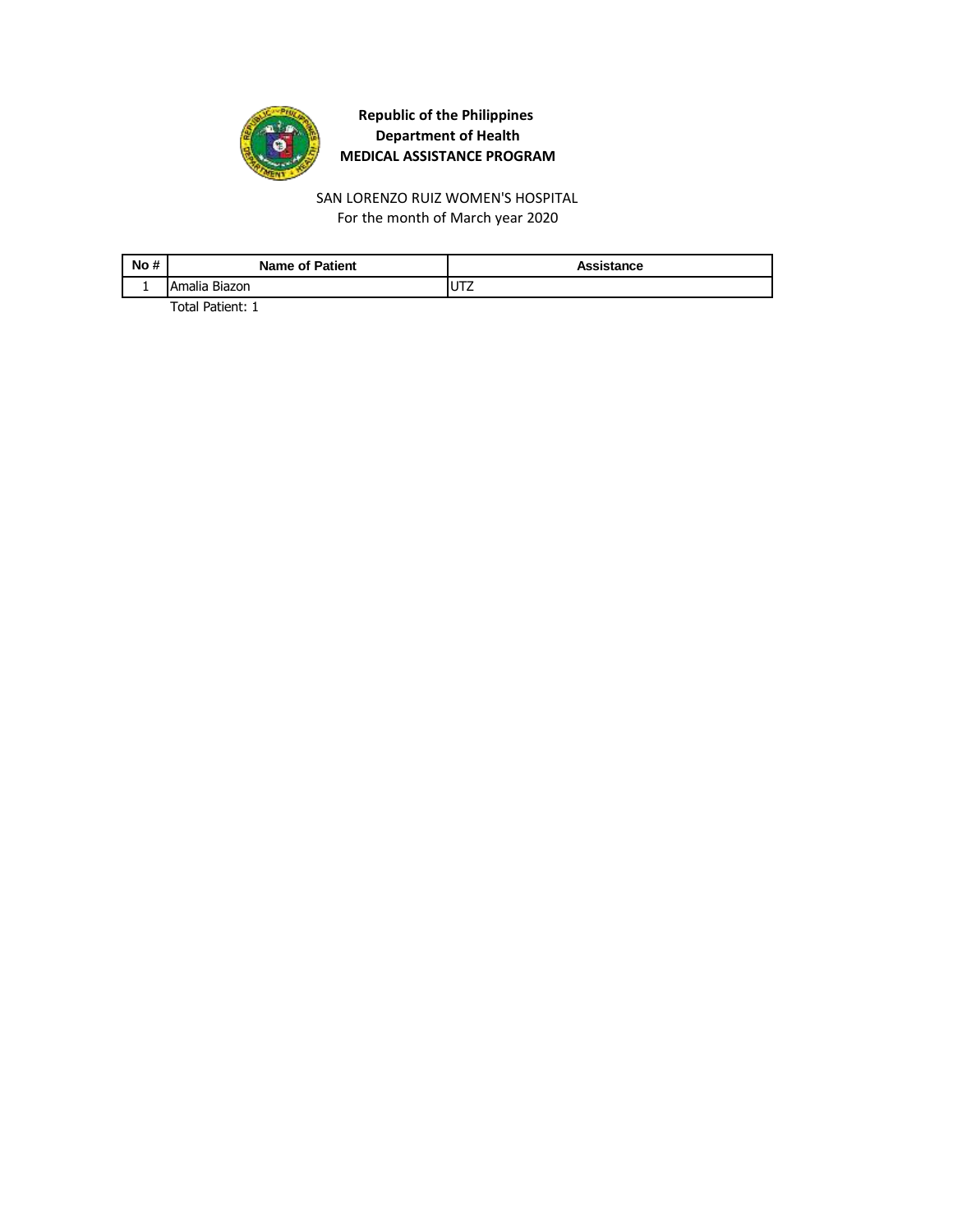

SAN LORENZO RUIZ WOMEN'S HOSPITAL For the month of April year 2020

| No#                                             | <b>Name of Patient</b> | Assistance |
|-------------------------------------------------|------------------------|------------|
| Alle as a study from all from the top controls. |                        |            |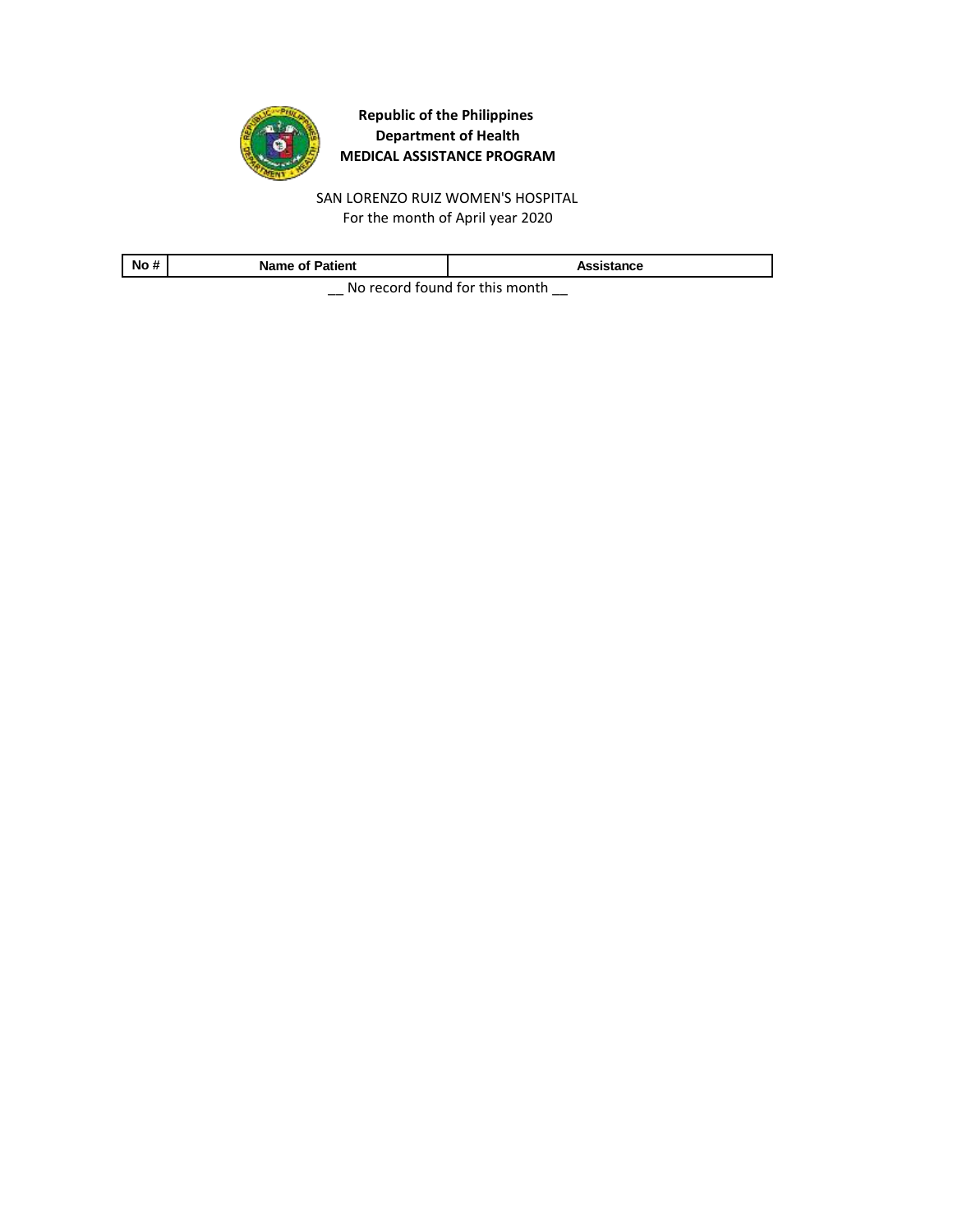

For the month of May year 2020 SAN LORENZO RUIZ WOMEN'S HOSPITAL

| No # | <b>Name of Patient</b> | Assistance                    |
|------|------------------------|-------------------------------|
|      | Imelda Montances       | Xray / Laboratory / Medicines |
|      |                        |                               |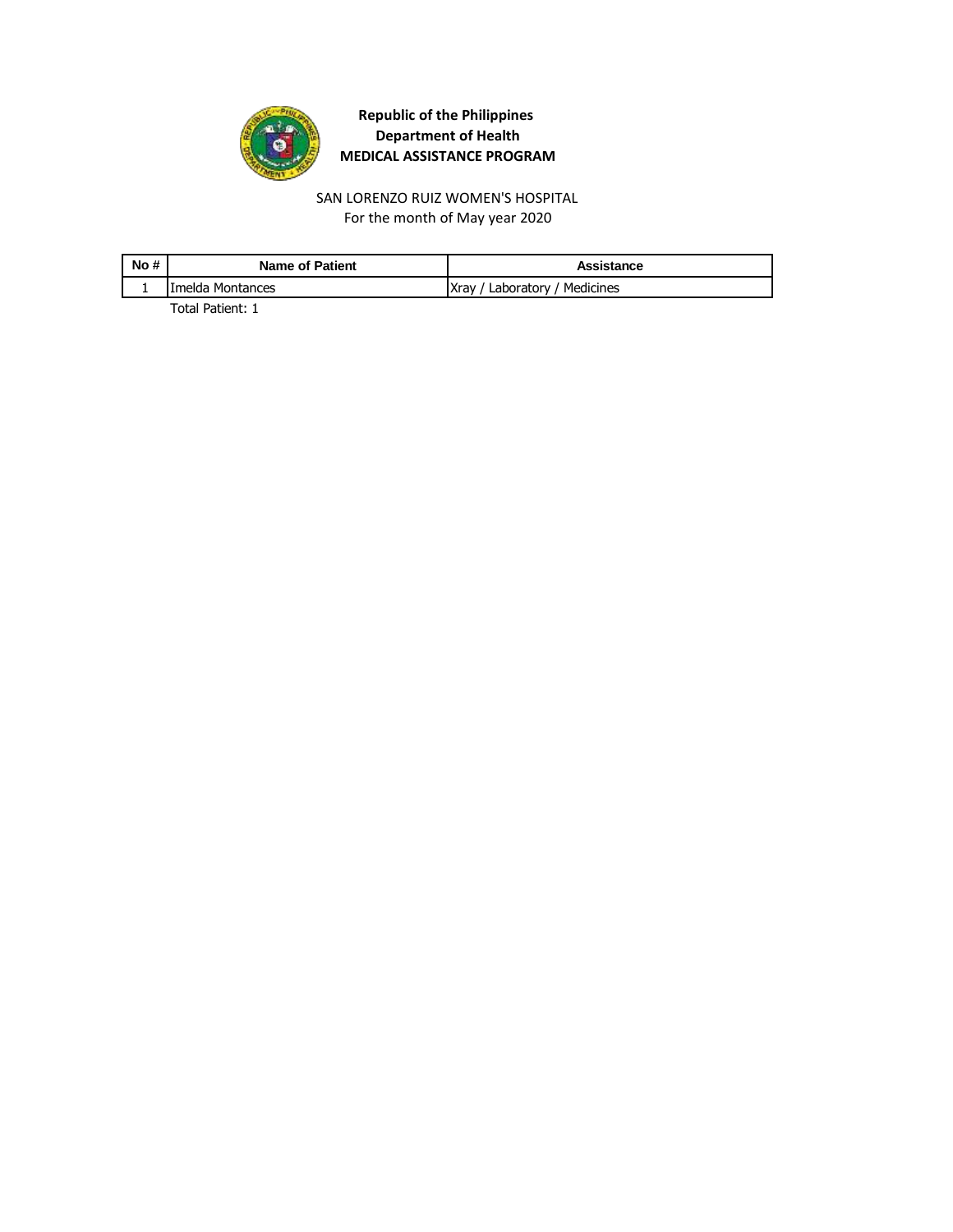

SAN LORENZO RUIZ WOMEN'S HOSPITAL For the month of June year 2020

| No # | Name of Patient         | Assistance                        |
|------|-------------------------|-----------------------------------|
|      | <b>IEvelvn O. Dioso</b> | Ultrasound/Laboratory Procedures. |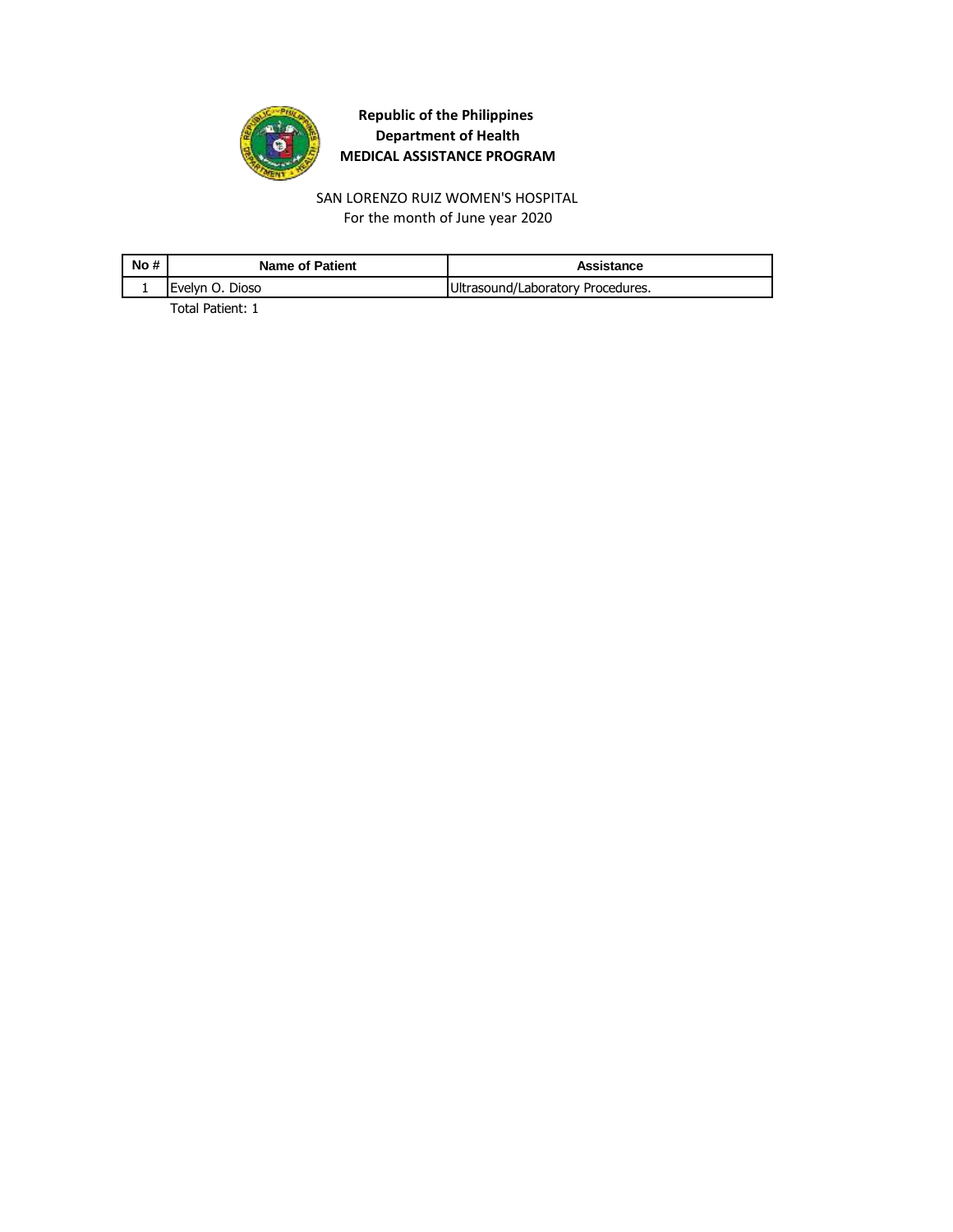

SAN LORENZO RUIZ WOMEN'S HOSPITAL For the month of July year 2020

| No#                                         | Name of Patient | Assistance |
|---------------------------------------------|-----------------|------------|
| Alle a consideration of fourth to an outlet |                 |            |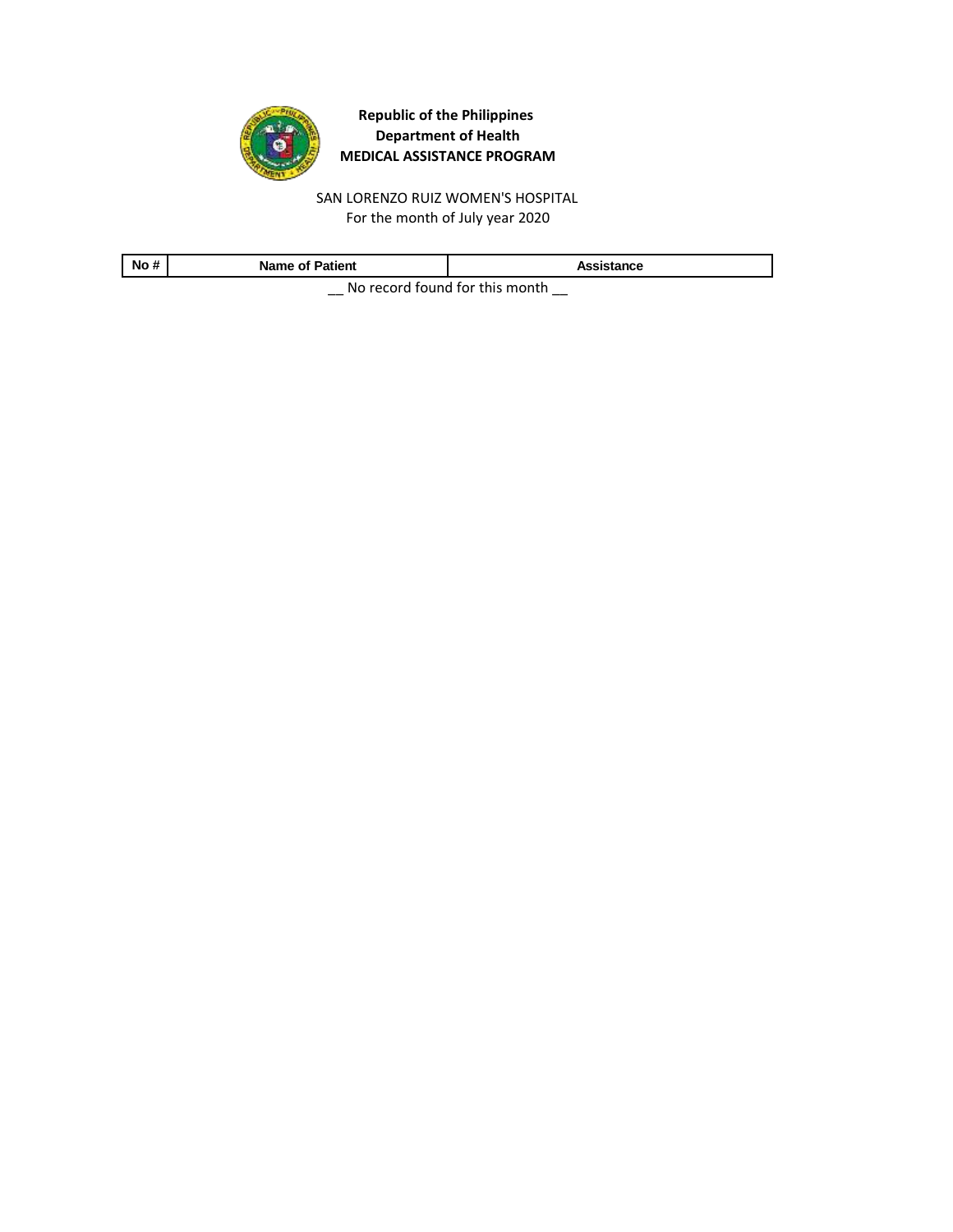

SAN LORENZO RUIZ WOMEN'S HOSPITAL For the month of August year 2020

| No#                                             | <b>Name of Patient</b> | Assistance |
|-------------------------------------------------|------------------------|------------|
| Alle as a study from all from the top controls. |                        |            |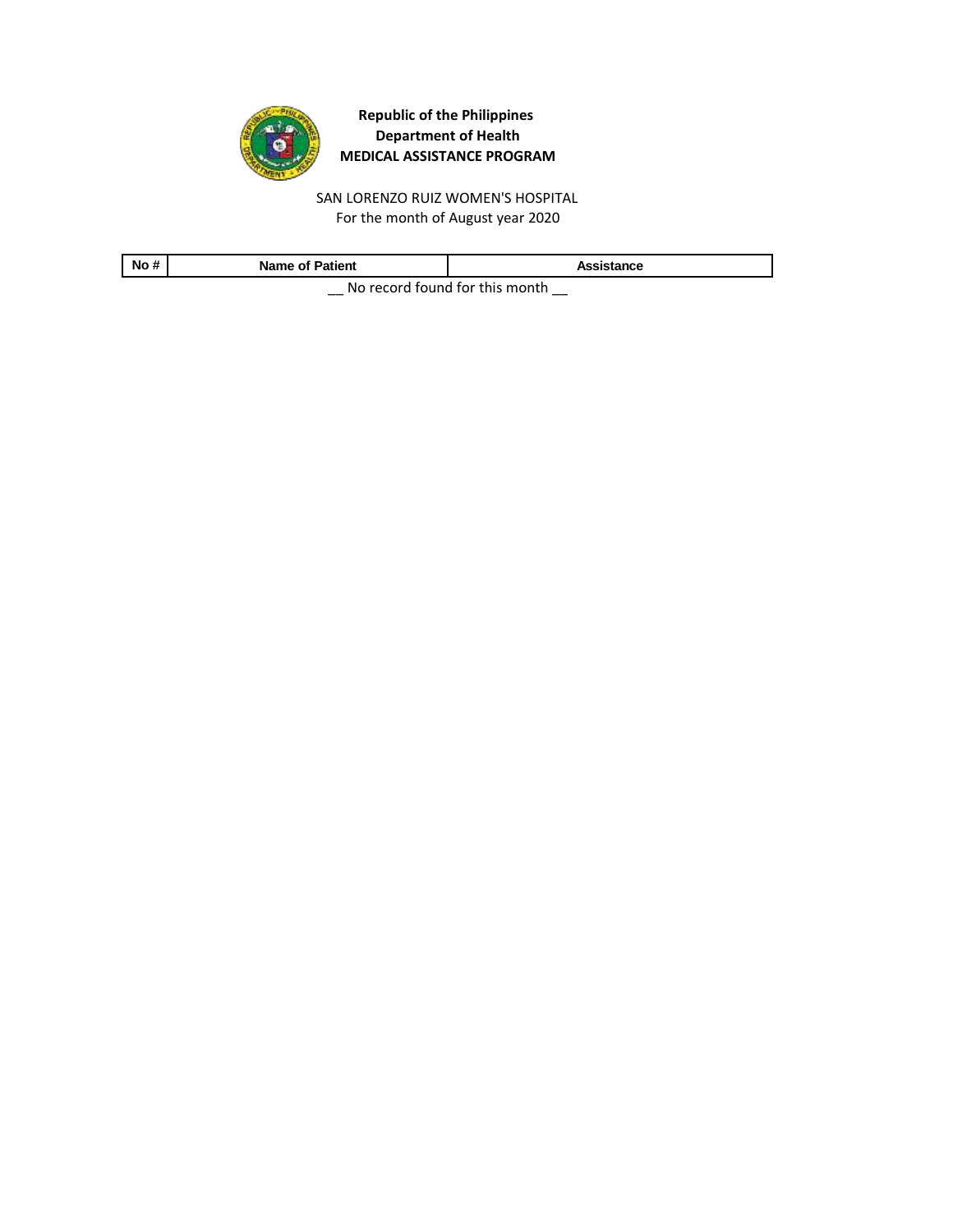

SAN LORENZO RUIZ WOMEN'S HOSPITAL For the month of September year 2020

| No#                                        | <b>Name of Patient</b> | Assistance |
|--------------------------------------------|------------------------|------------|
| Allen a consol formal formality as control |                        |            |